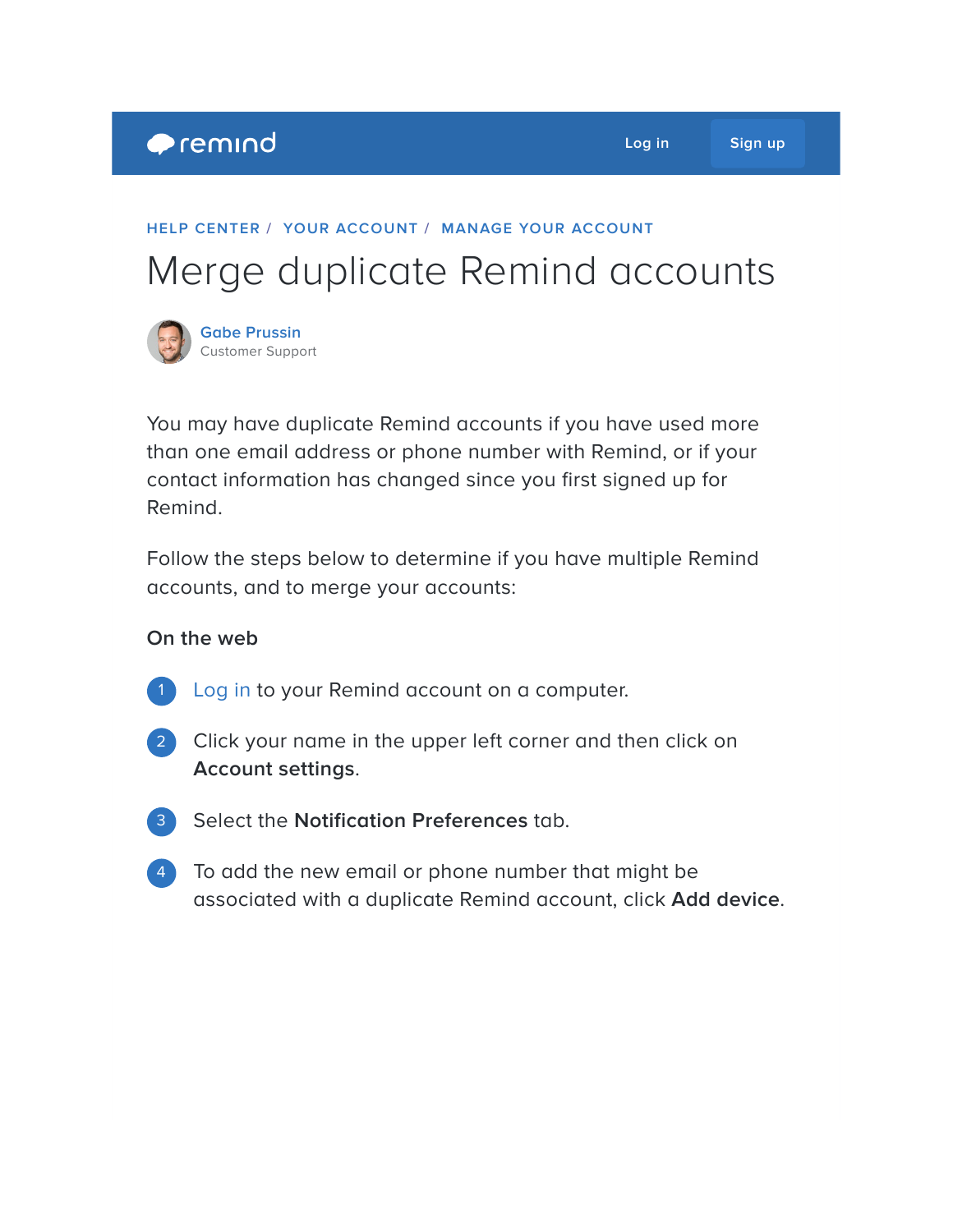|            | <b>Q On 一</b> 向                                              |   |
|------------|--------------------------------------------------------------|---|
|            | $\Omega$ On $\mathbb{R}$                                     | X |
|            | Add your phone number<br>You'll be sent a confirmation code. |   |
| ndroid And | +1 650 123 4567<br>Send code                                 |   |
|            |                                                              |   |



5 Confirm your new device by entering the 4-digit confirmation code that was sent to your device.

| <u>△</u> On fil                                                               |  |
|-------------------------------------------------------------------------------|--|
| Enter your code<br>Please enter the 4-digit code sent to<br>1 (650) 823-2805. |  |
| 0000                                                                          |  |
| <b>Submit</b>                                                                 |  |
| Didn't receive a code? Resend<br>Call me instead                              |  |
|                                                                               |  |

6) If your email or phone number is associated with an existing Remind account, you will be prompted to merge the accounts.

7 Review the information that was found for the existing account. If it is your account, select **That's also my account**, and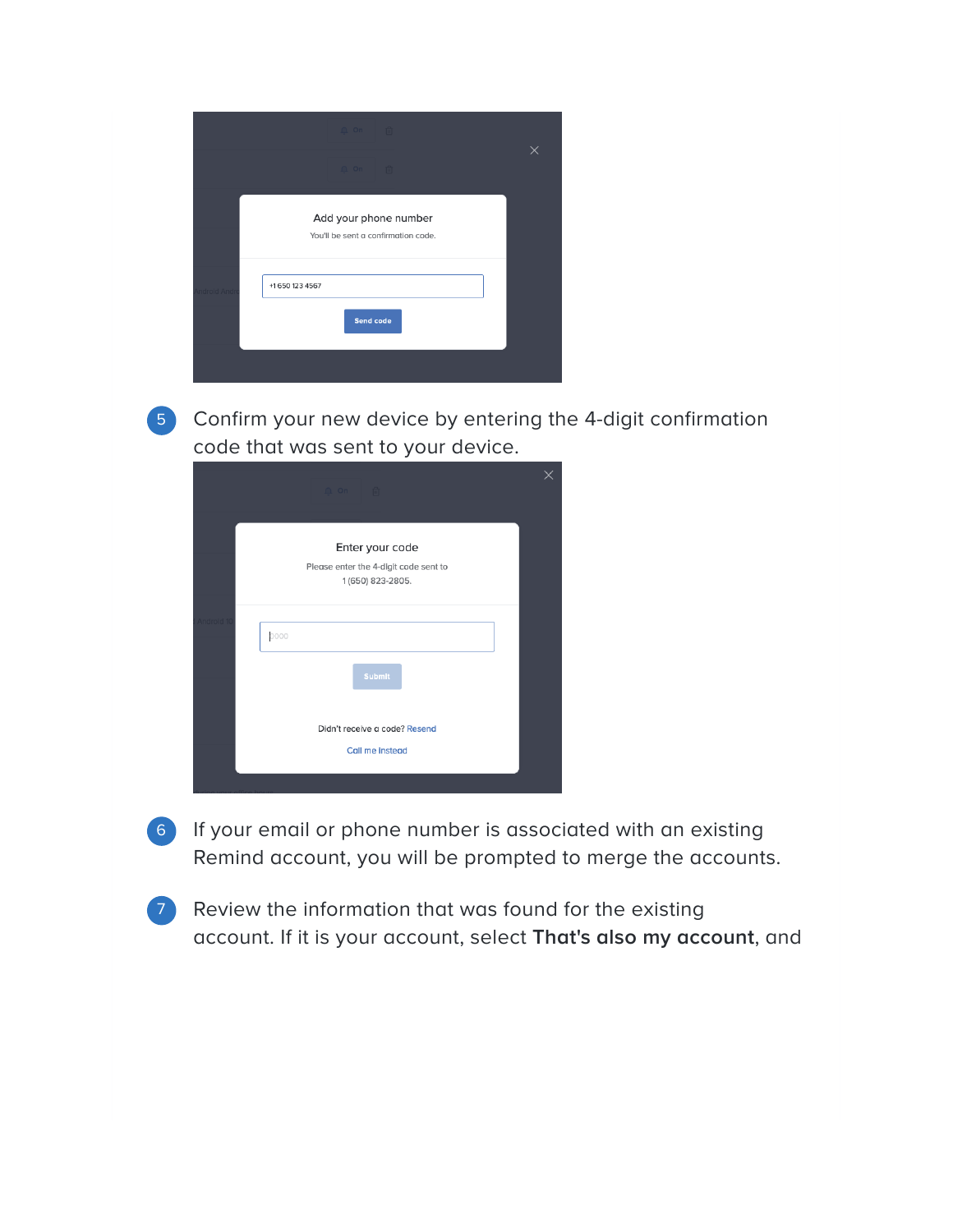## then click **Submit**.

|                        | Existing account found                                                                                                                         |  |
|------------------------|------------------------------------------------------------------------------------------------------------------------------------------------|--|
|                        | 650-123-4567 is associated with an existing Remind account<br>with the classes Varsity soccer, Reading club and 2 others.<br><b>Learn more</b> |  |
|                        | I don't recognize that account<br>Just 650-123-4567 will be added                                                                              |  |
| That's also my account | Your accounts will be merged                                                                                                                   |  |
|                        | <b>Submit</b>                                                                                                                                  |  |
|                        | On the next screen, click Merge accounts to combine your                                                                                       |  |
| duplicate accounts.    | Merge accounts?<br>Your account will show classes from both accounts. This<br>action cannot be undone.<br><b>Merge accounts</b><br>Cancel      |  |

You will receive a confirmation email and/or text message when 9the merge is complete.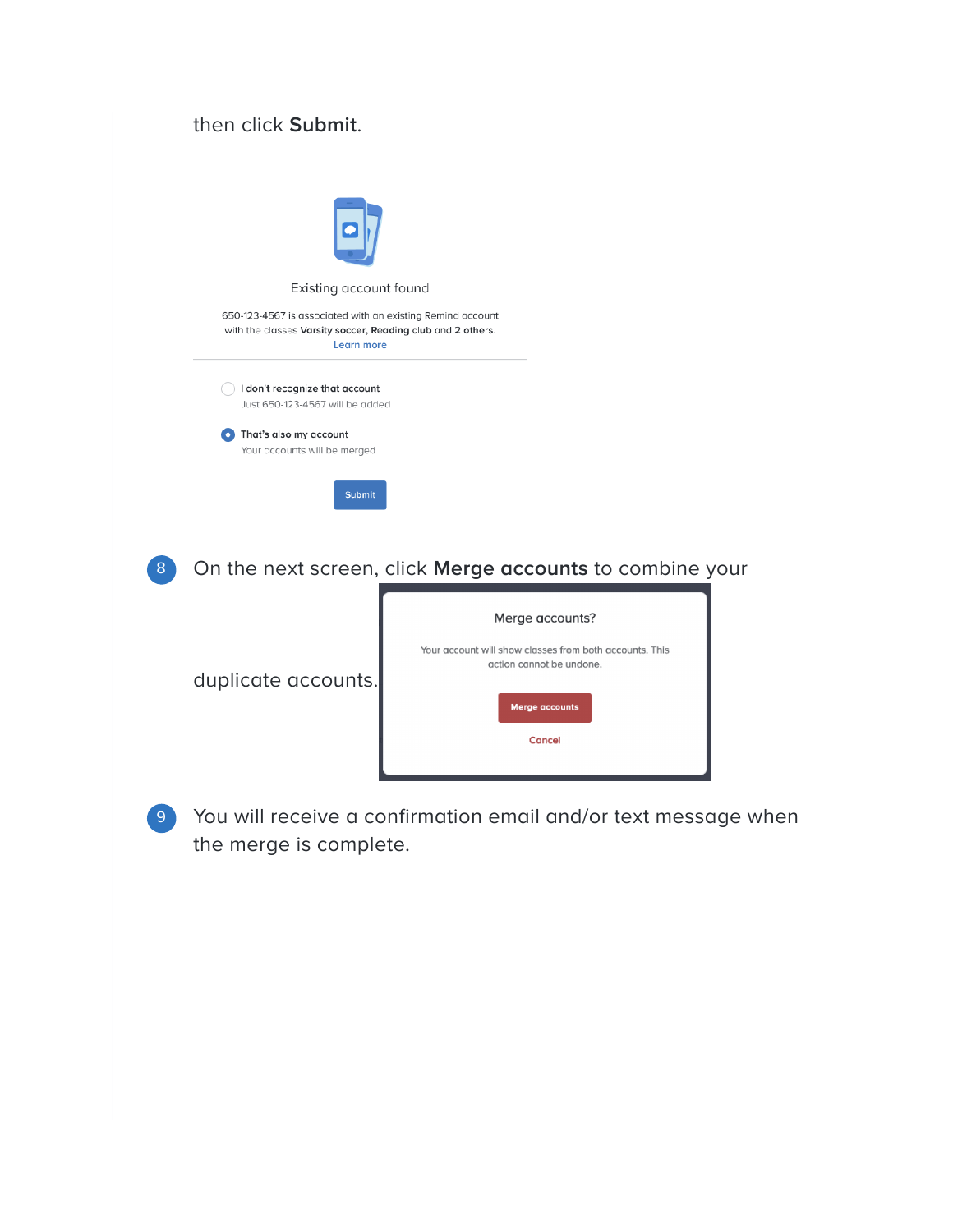

#### **Via app**

#### **iOS**

- In the app, tap the gear icon in the upper left corner of the screen. 1
- To add the new email or phone number that might be associated with a duplicate Remind account, click **Add email** or **Add phone number**. 2
- Confirm your new device by entering the 4-digit confirmation code that was sent to you. 3
- If your email or phone number is associated with an existing Remind account, you will be prompted to merge the accounts. 4
- Review the information that was found for the existing account. If it is your account, select **That's also my account**, and then 5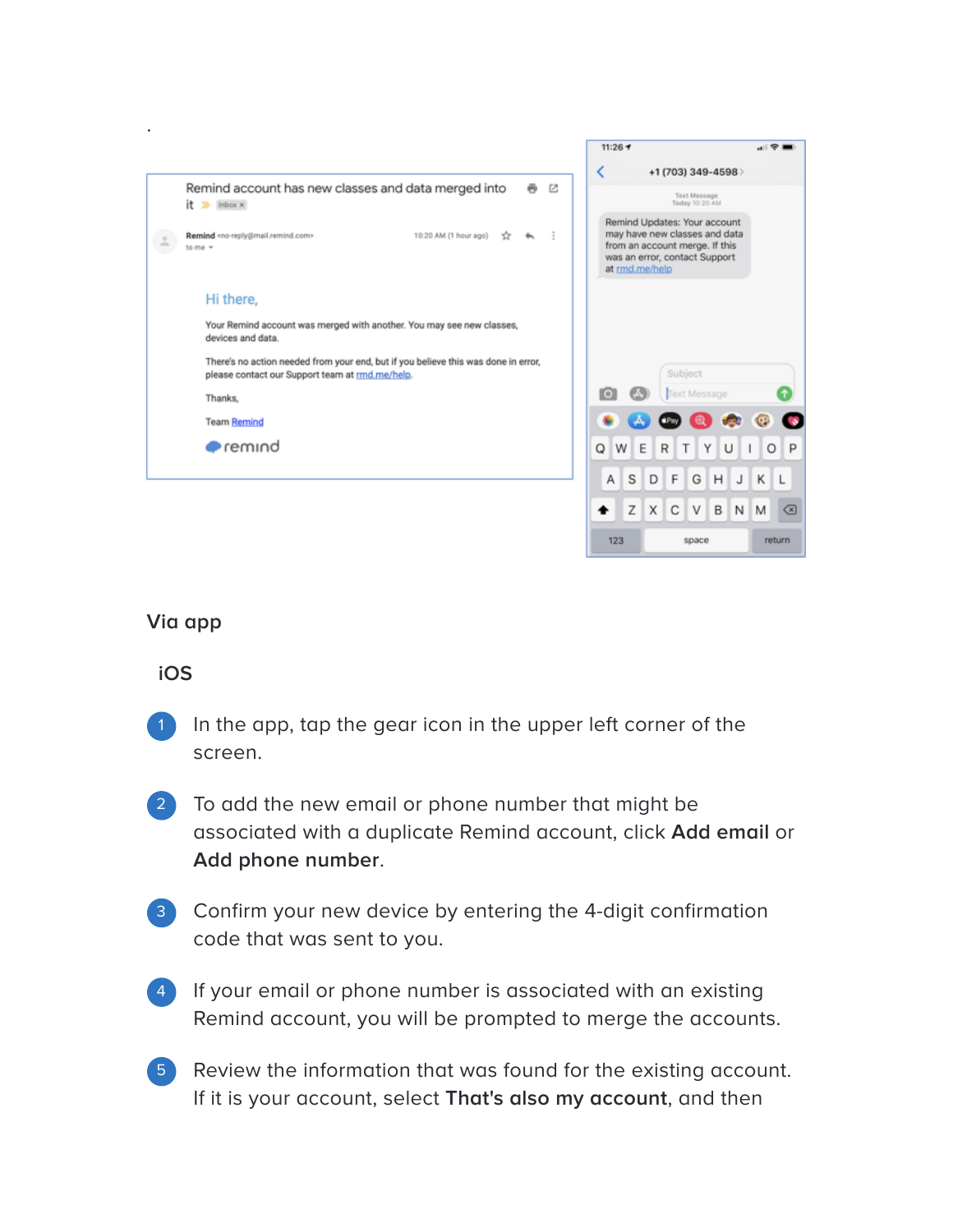click on **Merge accounts** to combine your duplicate accounts.

| nll T-Mobile 증<br>Enter your code<br>$\leftarrow$ | 3:55 PM                                                                      | $-62\%$   | • HI T-Mobile<br>$\leftarrow$                                                                                                             | 3:55 PM<br>$-62\%$<br>Existing account found                                                                                           | ●●●○○ AT&T →<br>9:41 AM | 58% <b>m</b> > |
|---------------------------------------------------|------------------------------------------------------------------------------|-----------|-------------------------------------------------------------------------------------------------------------------------------------------|----------------------------------------------------------------------------------------------------------------------------------------|-------------------------|----------------|
|                                                   | To confirm your phone number, enter the 4-digit<br>code sent to 650-213-2301 |           |                                                                                                                                           |                                                                                                                                        |                         |                |
|                                                   |                                                                              |           |                                                                                                                                           | $\times$<br>Merge accounts?                                                                                                            |                         |                |
| Didn't get it? Resend code<br>Call me instead     |                                                                              |           | 650-134-0145 is associated with an existing<br>Remind account with the classes Varsity soccer,<br>Summer reading club 2019, and 2 others. | Your account will show classes from both<br>accounts. This action cannot be undone.<br>Merging your accounts<br>Merge accounts<br>جاني |                         |                |
|                                                   |                                                                              |           |                                                                                                                                           |                                                                                                                                        | <b>Go back</b>          |                |
| 1                                                 | 2<br><b>ABC</b>                                                              | 3<br>DEF  | $\times$                                                                                                                                  | I don't recognize that account<br>Just 650-134-0145 will be added                                                                      |                         |                |
| 4<br>GHI                                          | 5<br><b>JKL</b>                                                              | 6<br>MNO  | $\triangle$                                                                                                                               | That's also my account                                                                                                                 |                         |                |
| $\overline{7}$<br>PGRS                            | 8<br>TUV                                                                     | 9<br>WXYZ |                                                                                                                                           | Your accounts will be merged                                                                                                           |                         |                |
|                                                   | $\Omega$                                                                     | $\left($  |                                                                                                                                           | Learn more                                                                                                                             |                         |                |

You will receive a confirmation email and/or text message when 6 the merge is complete.

### **Android**

- In the app, click on the three vertical dots in the upper right corner of the screen. 1
- 2 Click on **Account**.
- 3 Click on the gear in the top right and choose **Notifications**.
- 4) To add the new email or phone number that might be associated with a duplicate Remind account, click **Add email** or **Add phone number**.
- 5 Confirm your new device by entering the 4-digit confirmation code that was sent to you.
- 6) If your email or phone number is associated with an existing Remind account, you will be prompted to merge the accounts.
- 7 Review the information that was found for the existing account. If it is your account, select **That's also my account**, and then click **Merge accounts** to combine your duplicate accounts**.**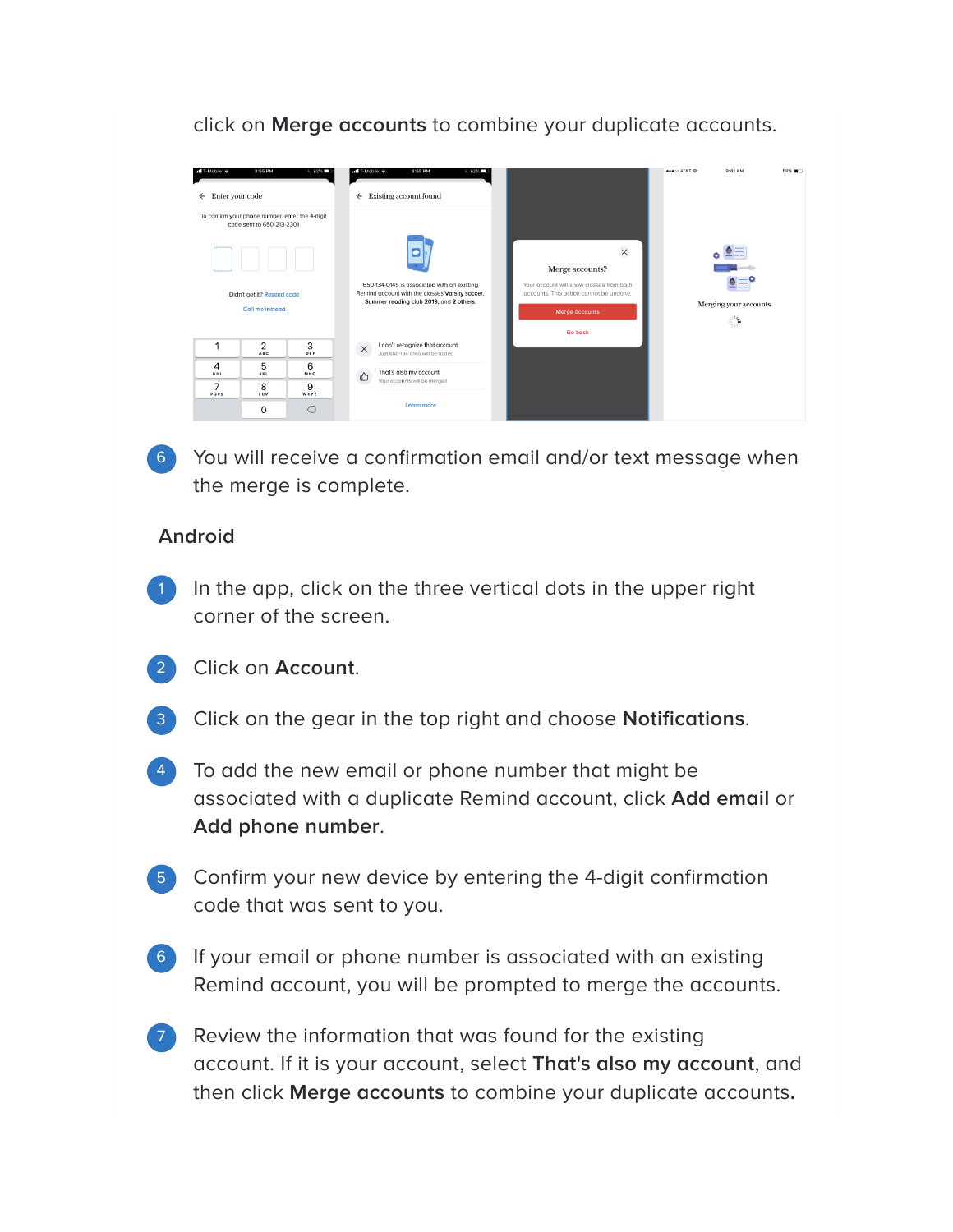

8 You will receive a confirmation email and/or text message when the merge is complete.

**Note:** Any private conversations from the merged account will not transfer over, but all new conversations moving forward will be in your linked account. Also, if you believe you've merged an account in error, please contact our Support team via [rmd.me/help](http://rmd.me/help).

# **RELATED ARTICLES** I can't link my phone [number](https://help.remind.com/hc/en-us/related/click?data=BAh7CjobZGVzdGluYXRpb25fYXJ0aWNsZV9pZGkEw7GuDDoYcmVmZXJyZXJfYXJ0aWNsZV9pZGwrCEi5tdFTADoLbG9jYWxlSSIKZW4tdXMGOgZFVDoIdXJsSSI%2BL2hjL2VuLXVzL2FydGljbGVzLzIxMjc3NTM2My1JLWNhbi10LWxpbmstbXktcGhvbmUtbnVtYmVyBjsIVDoJcmFua2kG--40d25622f876d4e1d5d0b2dea47e7fbc1e8f67d7) Add [another](https://help.remind.com/hc/en-us/related/click?data=BAh7CjobZGVzdGluYXRpb25fYXJ0aWNsZV9pZGkEM0ccDDoYcmVmZXJyZXJfYXJ0aWNsZV9pZGwrCEi5tdFTADoLbG9jYWxlSSIKZW4tdXMGOgZFVDoIdXJsSSJBL2hjL2VuLXVzL2FydGljbGVzLzIwMzE3OTgyNy1BZGQtYW5vdGhlci1vd25lci10by15b3VyLWNsYXNzBjsIVDoJcmFua2kH--3f2cce313b043c2a7e26570d64ce3730fd15298c) owner to your class Priority [support](https://help.remind.com/hc/en-us/related/click?data=BAh7CjobZGVzdGluYXRpb25fYXJ0aWNsZV9pZGwrCHTxtdFTADoYcmVmZXJyZXJfYXJ0aWNsZV9pZGwrCEi5tdFTADoLbG9jYWxlSSIKZW4tdXMGOgZFVDoIdXJsSSI1L2hjL2VuLXVzL2FydGljbGVzLzM2MDAwMDY0NzU0MC1Qcmlvcml0eS1zdXBwb3J0BjsIVDoJcmFua2kI--7e91945a11defffd23b2132ec82f013f8ccd6979) SIS [Rostering](https://help.remind.com/hc/en-us/related/click?data=BAh7CjobZGVzdGluYXRpb25fYXJ0aWNsZV9pZGwrCEclrtFTADoYcmVmZXJyZXJfYXJ0aWNsZV9pZGwrCEi5tdFTADoLbG9jYWxlSSIKZW4tdXMGOgZFVDoIdXJsSSI3L2hjL2VuLXVzL2FydGljbGVzLzM2MDAwMDEzNjUxOS1TSVMtUm9zdGVyaW5nLUZBUXMGOwhUOglyYW5raQk%3D--09a301874e6b5a07b7906c5e8f8624157c1d183f) FAQs [Update](https://help.remind.com/hc/en-us/related/click?data=BAh7CjobZGVzdGluYXRpb25fYXJ0aWNsZV9pZGwrCP%2BkstFTADoYcmVmZXJyZXJfYXJ0aWNsZV9pZGwrCEi5tdFTADoLbG9jYWxlSSIKZW4tdXMGOgZFVDoIdXJsSSI8L2hjL2VuLXVzL2FydGljbGVzLzM2MDAwMDQzMTM1OS1VcGRhdGUteW91ci1wZW9wbGUtbGlzdAY7CFQ6CXJhbmtpCg%3D%3D--314ae8f738267e076fb7f0d919b6352fd005d6a6) your people list **RECENTLY VIEWED ARTICLES** Log out of [Remind](https://help.remind.com/hc/en-us/articles/360000601270-Log-out-of-Remind) Add a mobile [number](https://help.remind.com/hc/en-us/articles/360001931499-Add-a-mobile-number) Join a [class](https://help.remind.com/hc/en-us/articles/203179887-Join-a-class) Opt out of [messages](https://help.remind.com/hc/en-us/articles/202540968-Opt-out-of-messages) Create a free [account](https://help.remind.com/hc/en-us/articles/202131933-Create-a-free-account)